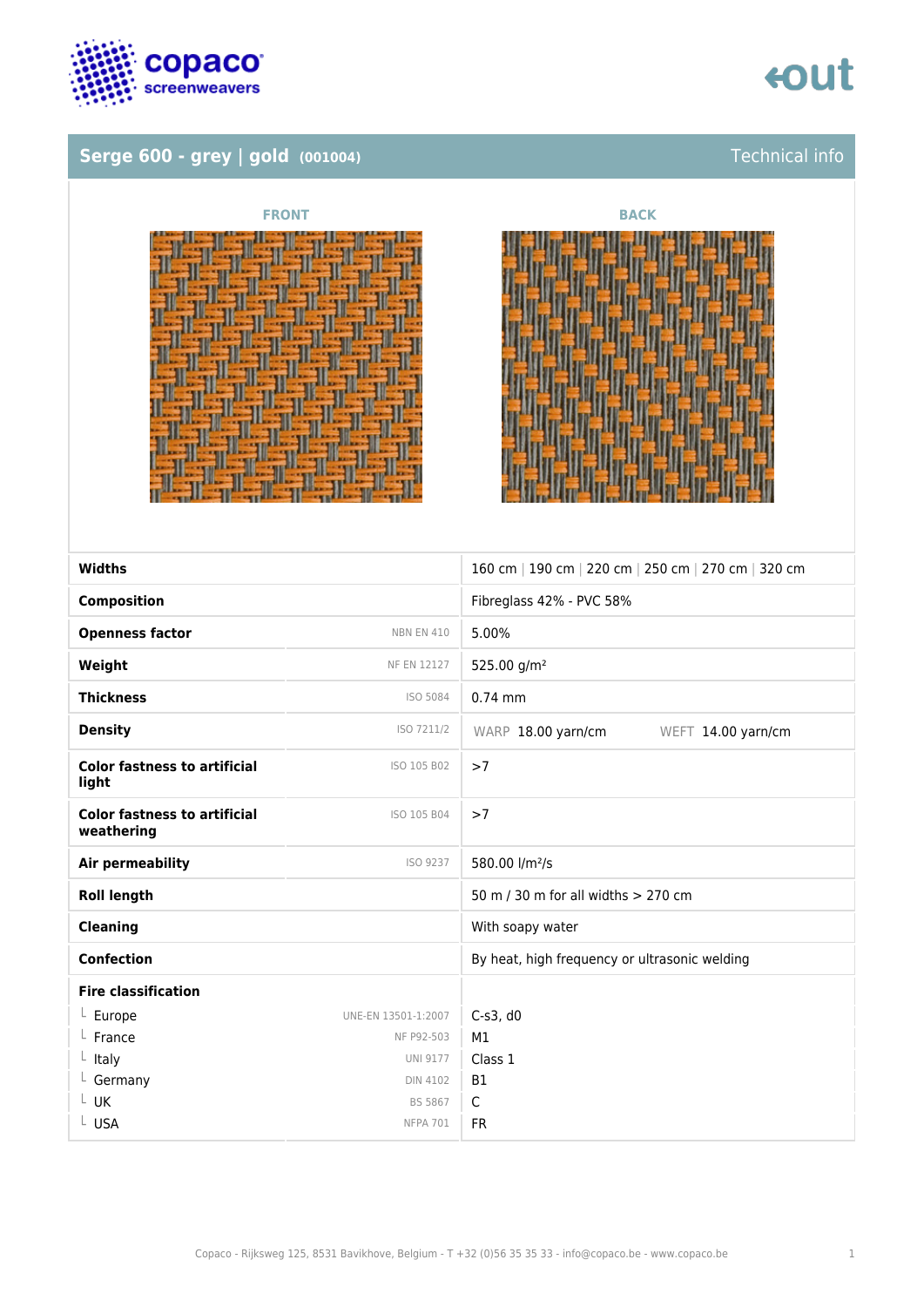

# tout

| Serge 600 - grey   gold (001004)                       |                      |                     | <b>Technical info</b> |
|--------------------------------------------------------|----------------------|---------------------|-----------------------|
| <b>Tear strength</b>                                   | ISO 4674-1 methode 2 |                     |                       |
| $L$ Original                                           |                      | WARP 8.50 daN       | WEFT 7.50 daN         |
| $\perp$ After climatic chamber -30°C                   |                      | WARP 7.80 daN       | <b>WEFT 7.50 daN</b>  |
| $\perp$ After climatic chamber +70°C                   |                      | WARP 8.20 daN       | WEFT 7.20 daN         |
| <b>Elongation up to break</b>                          | ISO 1421             |                     |                       |
| $L$ Original                                           |                      | <b>WARP 3.10 %</b>  | <b>WEFT 2.75 %</b>    |
| $\perp$ After color fastness to artificial light       |                      | <b>WARP 4.00 %</b>  | <b>WEFT 2.90 %</b>    |
| $\perp$ After colour fastness to artificial weathering |                      | <b>WARP 3.50 %</b>  | <b>WEFT 2.80 %</b>    |
| $\perp$ After climatic chamber -30°C                   |                      | <b>WARP 3.00 %</b>  | <b>WEFT 2.50 %</b>    |
| $\perp$ After climatic chamber +70°C                   |                      | <b>WARP 2.85 %</b>  | <b>WEFT 2.50 %</b>    |
| <b>Breaking strength</b>                               | ISO 1421             |                     |                       |
| $L$ Original                                           |                      | WARP 260.00 daN/5cm | WEFT 225.00 daN/5cm   |
| $\perp$ After color fastness to artificial light       |                      | WARP 240.00 daN/5cm | WEFT 220.00 daN/5cm   |
| $\perp$ After colour fastness to artificial weathering |                      | WARP 240.00 daN/5cm | WEFT 225.00 daN/5cm   |
| $\perp$ After climatic chamber -30°C                   |                      | WARP 225.00 daN/5cm | WEFT 200.00 daN/5cm   |
| $\perp$ After climatic chamber +70°C                   |                      | WARP 180.00 daN/5cm | WEFT 185.00 daN/5cm   |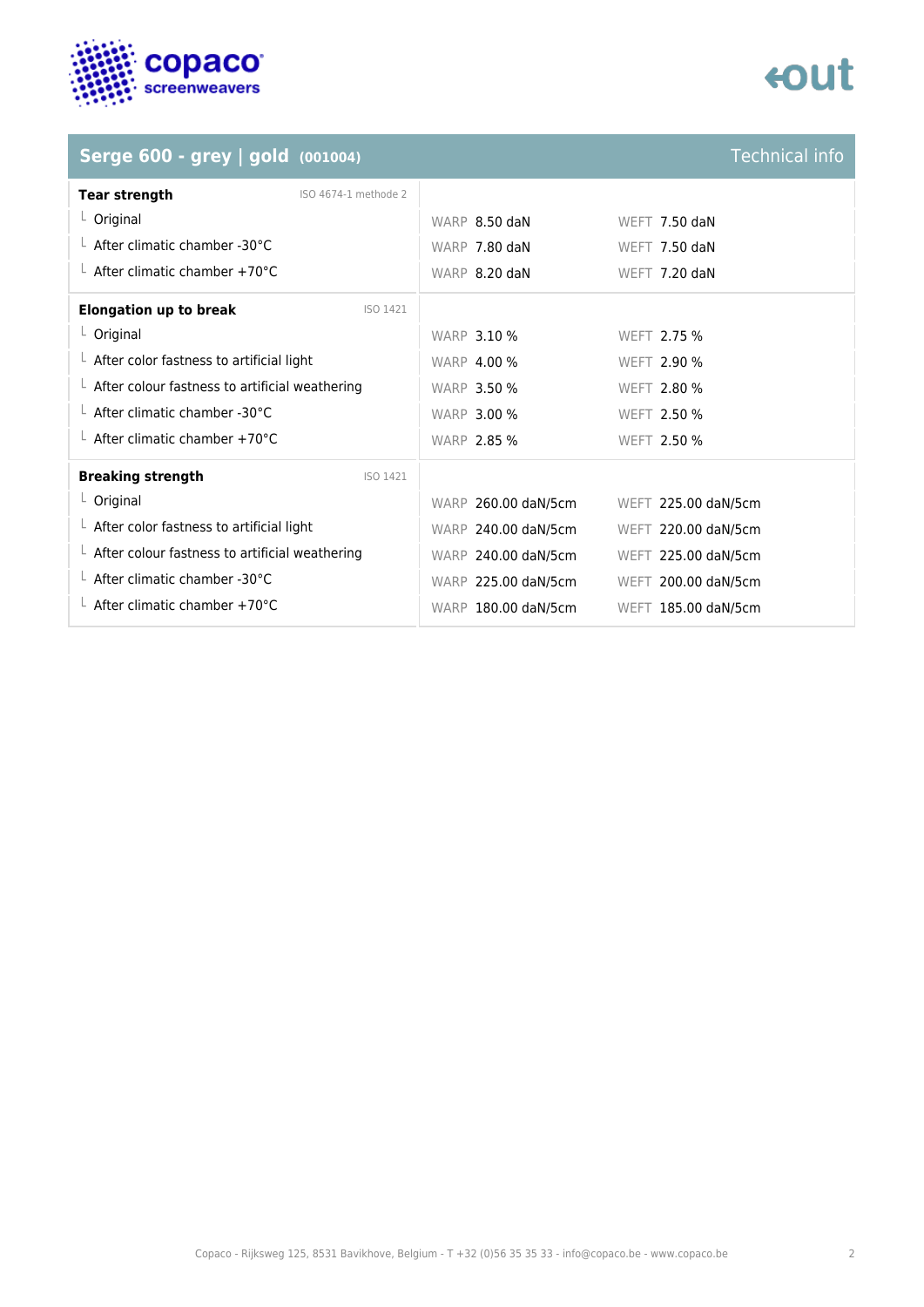

### **Front - Interior** Serge 600 - grey | gold (001004)

| <b>Visual properties</b> |  |
|--------------------------|--|
|                          |  |

| Tv = Visual light transmittance | 4.30% |
|---------------------------------|-------|
| Tuv = UV transmittance          | 3.70% |

**As = Solar absorptance** 65.50%

**Rs = Solar reflectance** 29.50%

| Solar energetic properties      |        |
|---------------------------------|--------|
| As = Solar absorptance          | 65.50% |
| $Rs = Solar$ reflectance        | 29.50% |
| <b>Ts = Solar transmittance</b> | 4.90%  |

| Fabric + glazing: G-factor |      |      |      |           |
|----------------------------|------|------|------|-----------|
|                            | G    | Te   | Qi   | <b>SC</b> |
| <b>Glazing A</b>           | 0.55 | 0.05 | 0.50 | 0.65      |
| <b>Glazing B</b>           | 0.55 | 0.05 | 0.50 | 0.72      |
| <b>Glazing C</b>           | 0.47 | 0.03 | 0.44 | 0.80      |
| <b>Glazing D</b>           | 0.28 | 0.02 | 0.26 | 0.88      |

G = Total solar energy transmittance / Te = Direct solar transmittance / Qi = Secondary heat transfer factor / SC = Shading coefficient

| Visual comfort                  |         |                  |
|---------------------------------|---------|------------------|
| Normal solar transmittance      | Class 4 | Very good effect |
| Glare control                   | Class 2 | Moderate effect  |
| <b>Privacy night</b>            | Class 2 | Moderate effect  |
| Visual contact with the outside | Class 2 | Moderate effect  |
| <b>Daylight utilisation</b>     | Class 1 | Little effect    |

| Thermal comfort G-factor = Total solar energy transmittance |                  |                  |                  |
|-------------------------------------------------------------|------------------|------------------|------------------|
| <b>Glazing A</b>                                            | <b>Glazing B</b> | <b>Glazing C</b> | <b>Glazing D</b> |
| Class 0                                                     | Class 0          | Class 1          | Class 2          |

| Thermal comfort Qi-factor = Secondary heat transfer factor |                  |                  |                  |
|------------------------------------------------------------|------------------|------------------|------------------|
| <b>Glazing A</b>                                           | <b>Glazing B</b> | <b>Glazing C</b> | <b>Glazing D</b> |
| Class 0                                                    | Class 0          | Class 0          | Class 1          |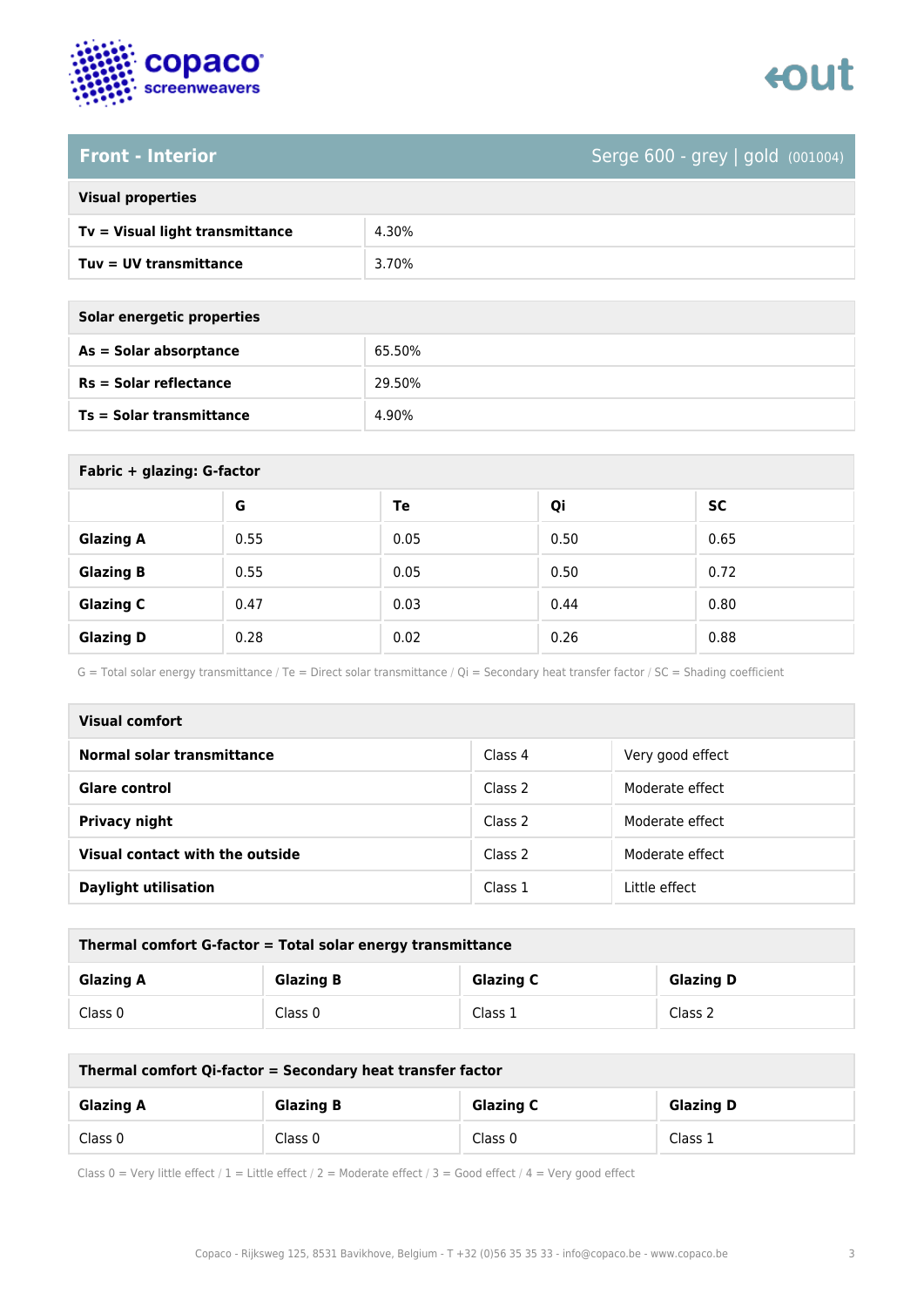

### **Back - Interior** Serge 600 - grey | gold (001004)

| <b>Visual properties</b> |  |
|--------------------------|--|
|                          |  |

| Tv = Visual light transmittance | 4.30% |
|---------------------------------|-------|
| Tuv = UV transmittance          | 3.70% |

**As = Solar absorptance** 72.30%

**Rs = Solar reflectance** 22.80%

| Solar energetic properties |
|----------------------------|
| As = Solar absorptance     |
| $Rs = Solar$ reflectance   |

**Ts = Solar transmittance** 4.90%

| Fabric + glazing: G-factor |      |      |      |           |  |
|----------------------------|------|------|------|-----------|--|
|                            | G    | Te   | Qi   | <b>SC</b> |  |
| <b>Glazing A</b>           | 0.59 | 0.04 | 0.54 | 0.69      |  |
| <b>Glazing B</b>           | 0.58 | 0.03 | 0.54 | 0.76      |  |
| <b>Glazing C</b>           | 0.49 | 0.03 | 0.47 | 0.84      |  |
| <b>Glazing D</b>           | 0.29 | 0.01 | 0.27 | 0.90      |  |

G = Total solar energy transmittance / Te = Direct solar transmittance / Qi = Secondary heat transfer factor / SC = Shading coefficient

| Visual comfort                  |         |                  |
|---------------------------------|---------|------------------|
| Normal solar transmittance      | Class 4 | Very good effect |
| <b>Glare control</b>            | Class 3 | Good effect      |
| <b>Privacy night</b>            | Class 2 | Moderate effect  |
| Visual contact with the outside | Class 2 | Moderate effect  |
| <b>Daylight utilisation</b>     | Class 1 | Little effect    |

| Thermal comfort G-factor = Total solar energy transmittance |                  |                  |                  |  |
|-------------------------------------------------------------|------------------|------------------|------------------|--|
| <b>Glazing A</b>                                            | <b>Glazing B</b> | <b>Glazing C</b> | <b>Glazing D</b> |  |
| Class 0                                                     | Class 0          | Class 1          | Class 2          |  |

| Thermal comfort Qi-factor = Secondary heat transfer factor |                  |                  |                  |  |
|------------------------------------------------------------|------------------|------------------|------------------|--|
| <b>Glazing A</b>                                           | <b>Glazing B</b> | <b>Glazing C</b> | <b>Glazing D</b> |  |
| Class 0                                                    | Class 0          | Class 0          | Class 1          |  |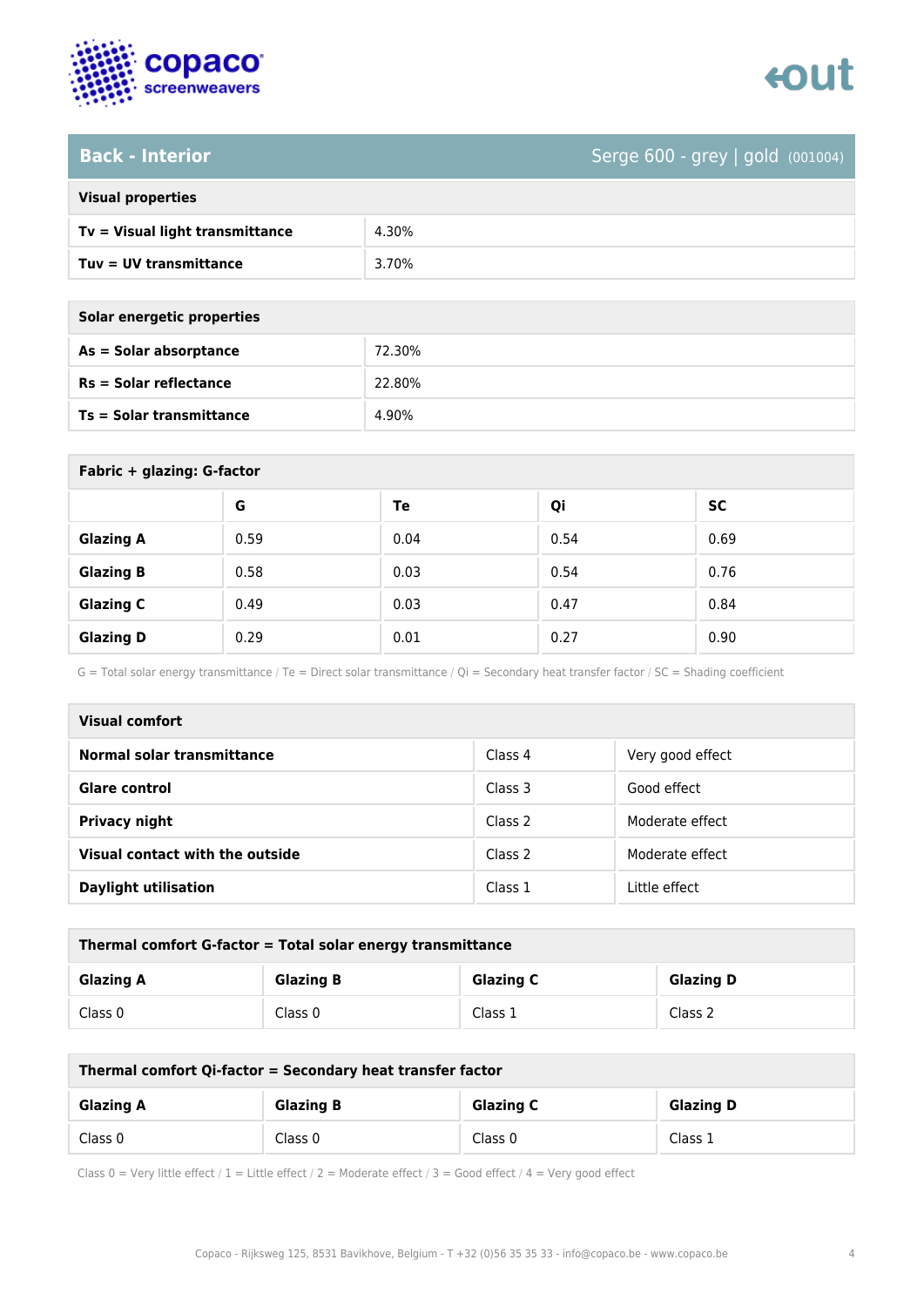

# tout

### **Front - Exterior** Serge 600 - grey | gold (001004)

| <b>Visual properties</b> |  |  |
|--------------------------|--|--|
|                          |  |  |

| Tv = Visual light transmittance | 4.30% |
|---------------------------------|-------|
| Tuv = UV transmittance          | 3.70% |

**As = Solar absorptance** 65.50%

**Rs = Solar reflectance** 29.50%

**Ts = Solar transmittance** 4.90%

| Solar energetic properties      |
|---------------------------------|
| As = Solar absorptance          |
| $Rs = Solar$ reflectance        |
| <b>Ts = Solar transmittance</b> |

| Fabric + glazing: G-factor |      |      |      |           |
|----------------------------|------|------|------|-----------|
|                            | G    | Te   | Qi   | <b>SC</b> |
| <b>Glazing A</b>           | 0.18 | 0.04 | 0.14 | 0.22      |
| <b>Glazing B</b>           | 0.14 | 0.03 | 0.11 | 0.19      |
| <b>Glazing C</b>           | 0.09 | 0.03 | 0.06 | 0.15      |
| <b>Glazing D</b>           | 0.08 | 0.01 | 0.06 | 0.24      |

G = Total solar energy transmittance / Te = Direct solar transmittance / Qi = Secondary heat transfer factor / SC = Shading coefficient

| Thermal comfort G-factor = Total solar energy transmittance |                  |                  |                  |  |
|-------------------------------------------------------------|------------------|------------------|------------------|--|
| <b>Glazing A</b>                                            | <b>Glazing B</b> | <b>Glazing C</b> | <b>Glazing D</b> |  |
| Class 2                                                     | Class 3          | Class 4          | Class 4          |  |

| Thermal comfort Qi-factor = Secondary heat transfer factor |                  |                  |                  |  |
|------------------------------------------------------------|------------------|------------------|------------------|--|
| <b>Glazing A</b>                                           | <b>Glazing B</b> | <b>Glazing C</b> | <b>Glazing D</b> |  |
| Class 2                                                    | Class 2          | Class 3          | Class 3          |  |